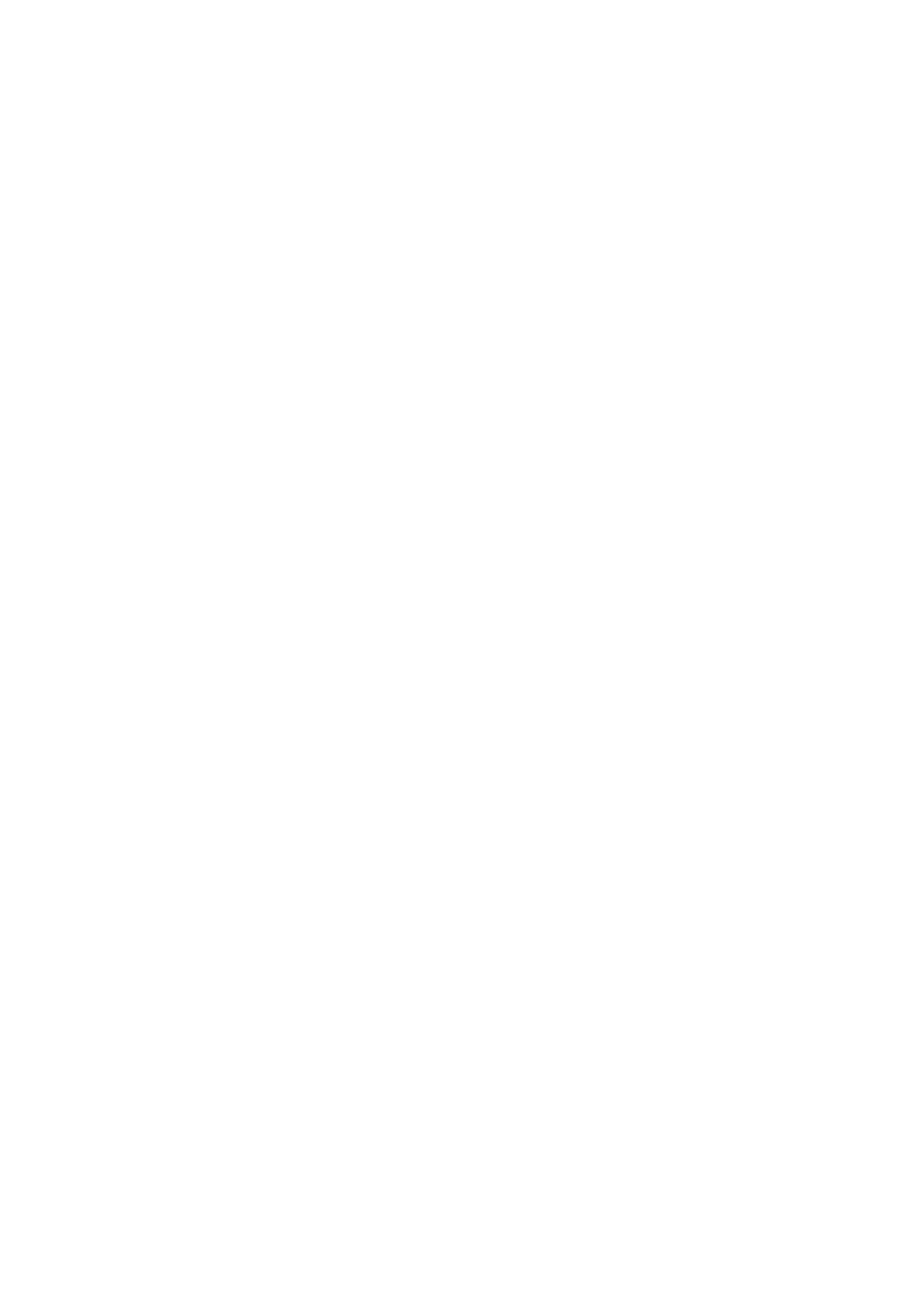## **BYRON SHIRE COUNCIL**

HERITAGE ADVISORY COMMITTEE MEETING MINUTES 21 APRIL 2022

## **Minutes of the Heritage Advisory Committee Meeting held on Thursday, 21 April 2022**

**File No:** I2022/396

PRESENT: Cr M Swivel, Cr S Balson, Cr D Dey (left at 11:45)

Staff: Chris Larkin ( Manager Sustainable Development)

Noreen Scott (Minute Taker)

Members: Chris Cooney (Mullumbimby/Brunswick Valley Historical Society)

Vivienne Gorec (Bangalow Historical Society)

Jan Hackett

Gae Laverty

Brooke Crowle

*Cr Swivel (Chair) opened the meeting at 11.30 and acknowledged that the meeting was being held on Bundjalung Country.*

APOLOGIES:

Shannon Burt (Director Sustainable Environment and Economy)

DECLARATIONS OF INTEREST – PECUNIARY AND NON-PECUNIARY

There were no declarations of interest.

BUSINESS ARISING FROM PREVIOUS MINUTES

There was no business arising from previous minutes.

## **STAFF REPORTS - CORPORATE AND COMMUNITY SERVICES**

**Report No. 3.1 Delivery Program - Workshop Session File No:** I2022/368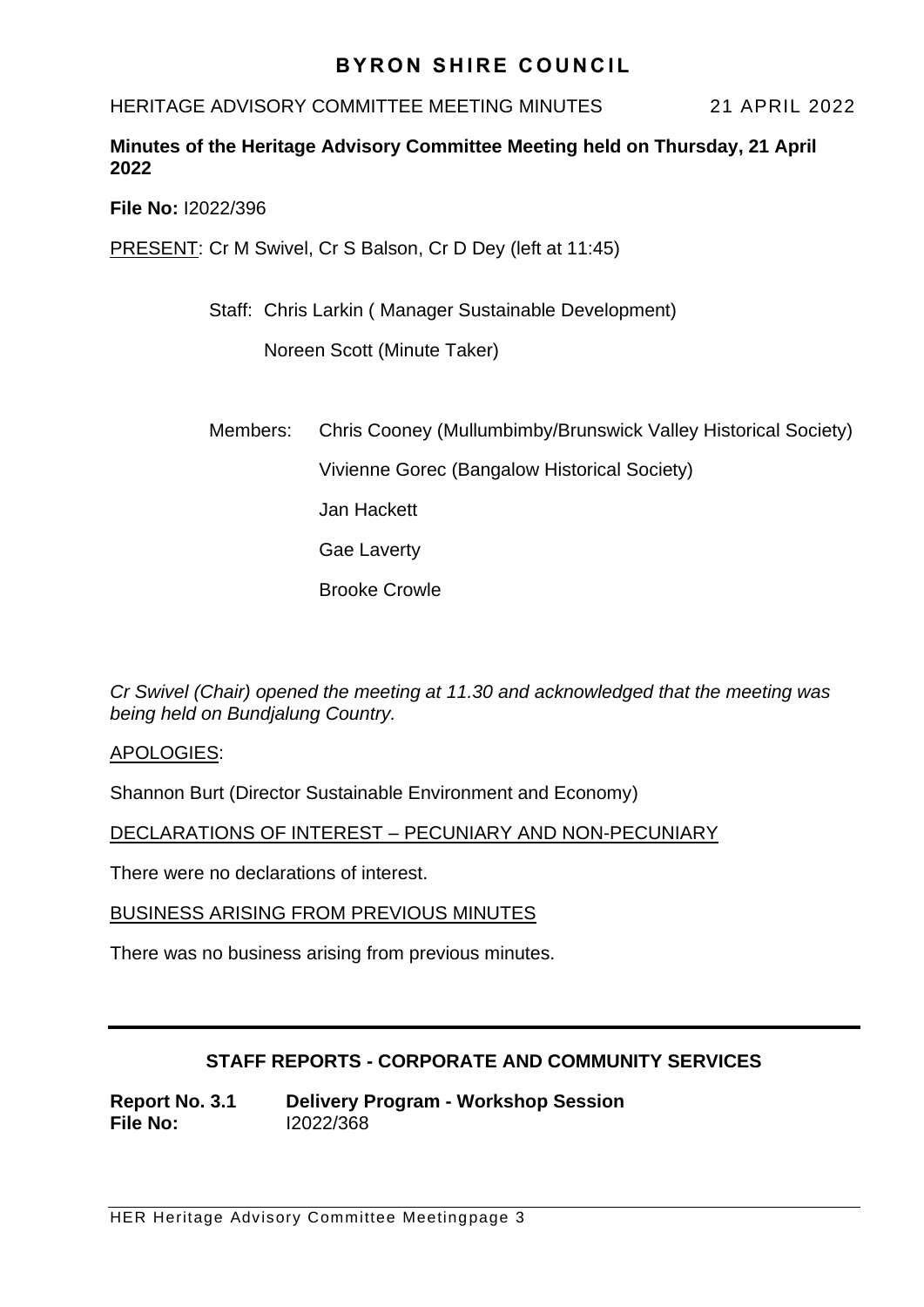## **BYRON SHIRE COUNCIL**

#### HERITAGE ADVISORY COMMITTEE MEETING MINUTES 21 APRIL 2022

#### **Committee Recommendation:**

**That the Heritage Advisory Committee provide input into the development of the draft Delivery Program 2022-26.**

**Heritage Advisory Committee members to provide submissions on the draft Delivery Program during the exhibition period May June 2022.** 

(Balson/Cooney)

*The recommendation was put to the vote and declared carried.*

## **STAFF REPORTS - SUSTAINABLE ENVIRONMENT AND ECONOMY**

**Report No. 3.2 Review Constitution of Heritage Advisory Committee File No:** I2022/359

**Committee Recommendation:** 

**That the Heritage Advisory Committee recommend to Council to amend the constitution at Attachment 1 E2021/148702.**

**Under heading No 7 Quorum** 

**Amend to read as follows:**

**"A quorum is to constitute at least half the number of voting members, one of which is to be a Councillor". and delete the rest of the sentence.**

**Under heading No 5 – Membership**

**Change from "Membership is to:" to "Membership may include:".** 

(Balson/Crowle)

*The recommendation was put to the vote and declared carried.*

| Report No. 3.3 | <b>Heritage Advisor Annual Report 2021-2022</b> |
|----------------|-------------------------------------------------|
| File No:       | 12022/360                                       |

#### **Committee Recommendation:**

**That the Heritage Advisory Panel endorse the presentation from Council's Heritage Advisor regarding the FY21/22 Heritage Advisor Annual Report with a Final draft to**